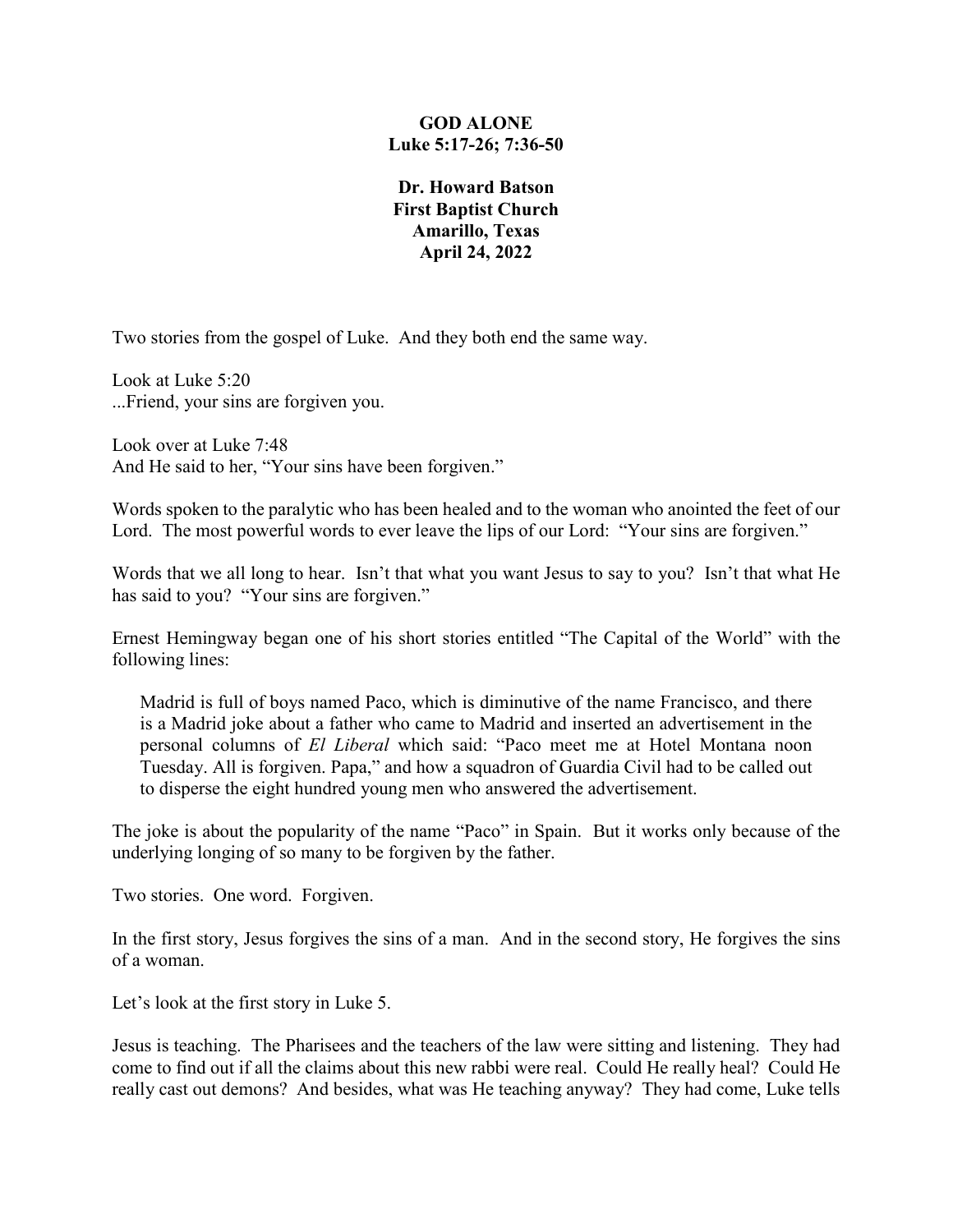us in verse 17, from far and wide – from everywhere, from every village of Galilee and Judea and from Jerusalem.

They were not disappointed. Notice the end of verse 17. "...and the power of the Lord was present for Him to perform healing."

The word for power is the word from which we derive our word dynamite.

The multitude was growing as people discovered that Jesus had the power to heal, to deliver them from their sickness. You can imagine the crowd gathered around as Jesus taught about the kingdom of God – each person jockeying for position so that his sick friend, his family member could be close enough to Jesus to be touched, receiving the power from the hands that were known to heal.

The paralyzed man had some very faithful friends. But they realized there was no way to get close to Jesus, there was no way to part the crowd as Moses had parted the Red Sea. They, however, were just the kind of fellows who would not be stopped, who would not be discouraged, who would not be put off. They climbed the exterior stairs up to the roof and began removing the tiles, forming a passage way, an opening in the ceiling above where Jesus was teaching.

I can see Jesus now – teaching and beginning to feel the debris and the dust falling down. Looking up and, perhaps, getting some dust in His own eyes. Pausing His teaching because everyone stopped listening the minute sunlight burst through that roof. Or, perhaps, even earlier with the first clang of a roof tile being removed.

They lowered their friend's stretcher down slowly, steadily, and evenly, until he was right in front of Jesus. When you can't walk, what do you have to lose? Jesus saw their faith – not just his faith. It's plural in verse 20. He saw the faith of the friends as well as he saw the faith of the paralyzed man. And Jesus said to him, "Friend, your sins are forgiven you."

Now, the healing they could take. And the teaching they were trying to comprehend. But no, never – never would they accept that this new rabbi had the power, the authority to forgive sins. Only one has that authority. Humanity does not have the power to pardon. Rather, it is God who has the right to forgive sins for, ultimately, all sins are against God. As the psalmist said, "O Lord, against you, and you alone, have I sinned and done this evil in your sight."

Ultimately, no matter whom we have wronged, only God has authority  $-$  at least in the eternal balances – to pardon our sins.

The Old Testament asserts again that only God can forgive sins when Nathan the prophet announces to David, "The Lord has taken away your sin; you're not going to die" (2 Samuel 12:13).

In verse 21 they shout the question of this gospel. "Who is this man...?" "Who is it who claims to be able to forgive sins? Who is it that would yank from Yahweh this divine prerogative? Who is it who blasphemes?" Look at the end of verse 21: "For who can forgive sins, but God alone?" No small accusation for blasphemy called for a stoning!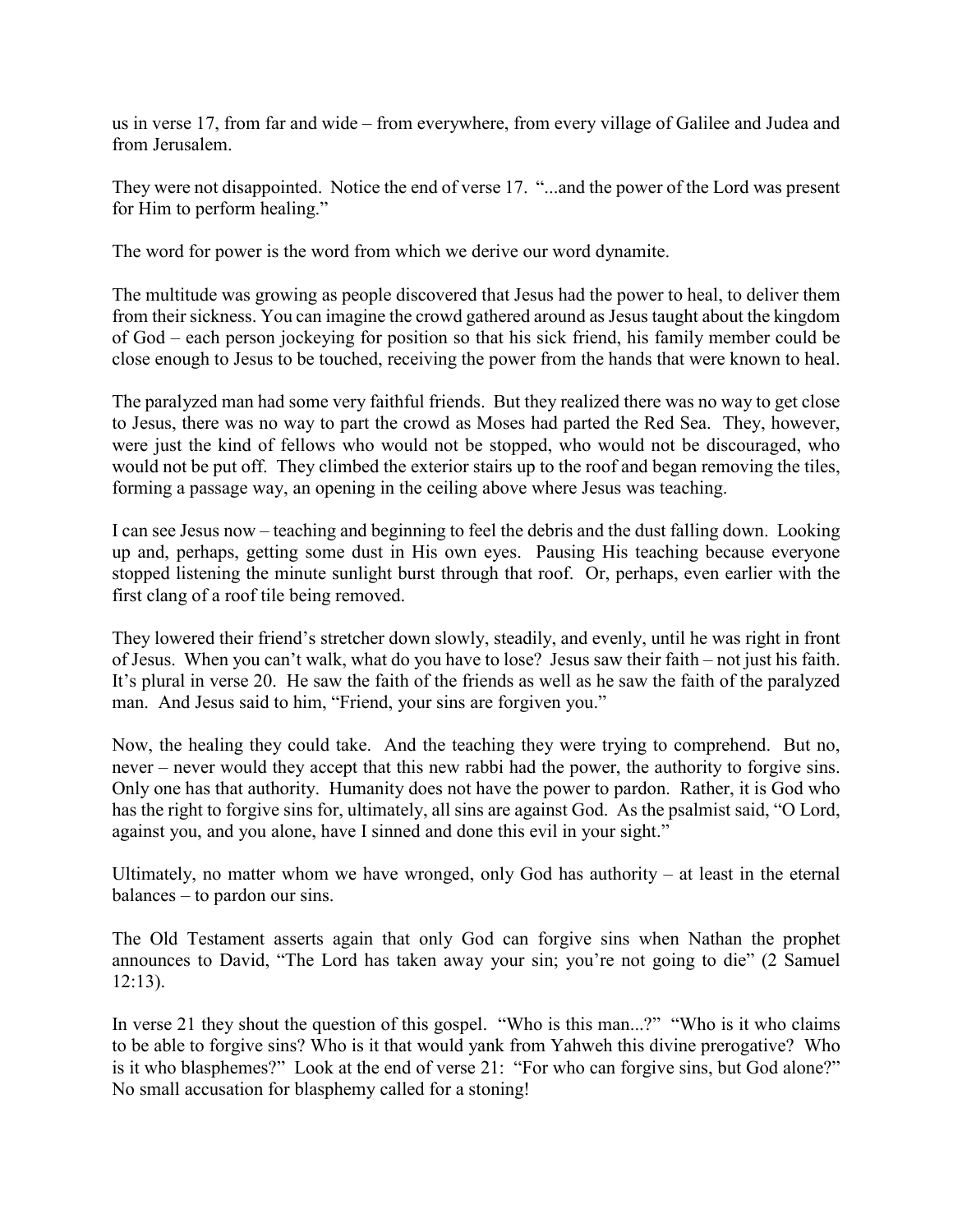Now Jesus shows a divine omniscience in verse 22. "I know what you're thinking. I know how you are reasoning in your hearts," He says in verse 22. "But let me ask you a question. Is it easier to say, 'Your sins have been forgiven you,' or to say 'Rise and walk'?"

Healing and forgiveness go hand in hand, all the way back to the Psalter. Psalm 103:3, "Praise God who forgives all your sins and heals all your diseases."

Quite frankly, in one way it's easier to say "Your sins are forgiven you," because there is no proof in the pudding. There is really no way to measure the success of a proclamation of forgiveness. But you can see whether the man does rise and walk. In another way, many can heal the body, but only God can heal the soul.

# Verse 24

But I wanted you to know that the Son of Man – I wanted you to know that I have the authority on earth to forgive sins. Man, I say to you again, "Rise, take up, and go."

Notice the obedience of the one healed in verse 25. Jesus said, "Rise and take up," and he "rose up" and "took up." And he went home glorifying God.

# Verse 26

The people are seized with astonishment and begin glorifying God; and they were filled with fear saying, "We have seen remarkable things today."

It is a remarkable thing that Jesus has the power to forgive sins.

Story No. 2

Now I want to tell you a second story. Turn to Luke 7:36. It's a story also about a Pharisee, Simon, and a sinner. It's a story also about Jesus' power to forgive. It's a story that also rings the question of the text: Who is Jesus? "Who is this man?" they ask in chapter 5. They ask it again at the heart of our second story.

Beginning in verse 36, we learn of a Pharisee who asked Jesus to dine with him. We need not paint the Pharisee as some evil man who was setting a trap for Jesus when he invites Him to his home. We can't assign to any single Pharisee all the negative attributes that we learn about them in the gospels. In fact, there were some Pharisees who were doing all they could to be obedient to God, to be holy in their walk and in their obedience to the law.

Jesus enters the Pharisee's house and reclines at the table. In those days, the table was low and there were couches around the table. One's head would be at the table while one's feet would be pointing away.

So Jesus was in the Pharisee's home, dining with him. "What on earth is Jesus doing eating in a hypocrite's home?" we ask ourselves. Well, don't forget – don't point the finger too quickly. Remember Jesus in chapter 5, after calling the tax gatherer to be His disciple, sat and ate with the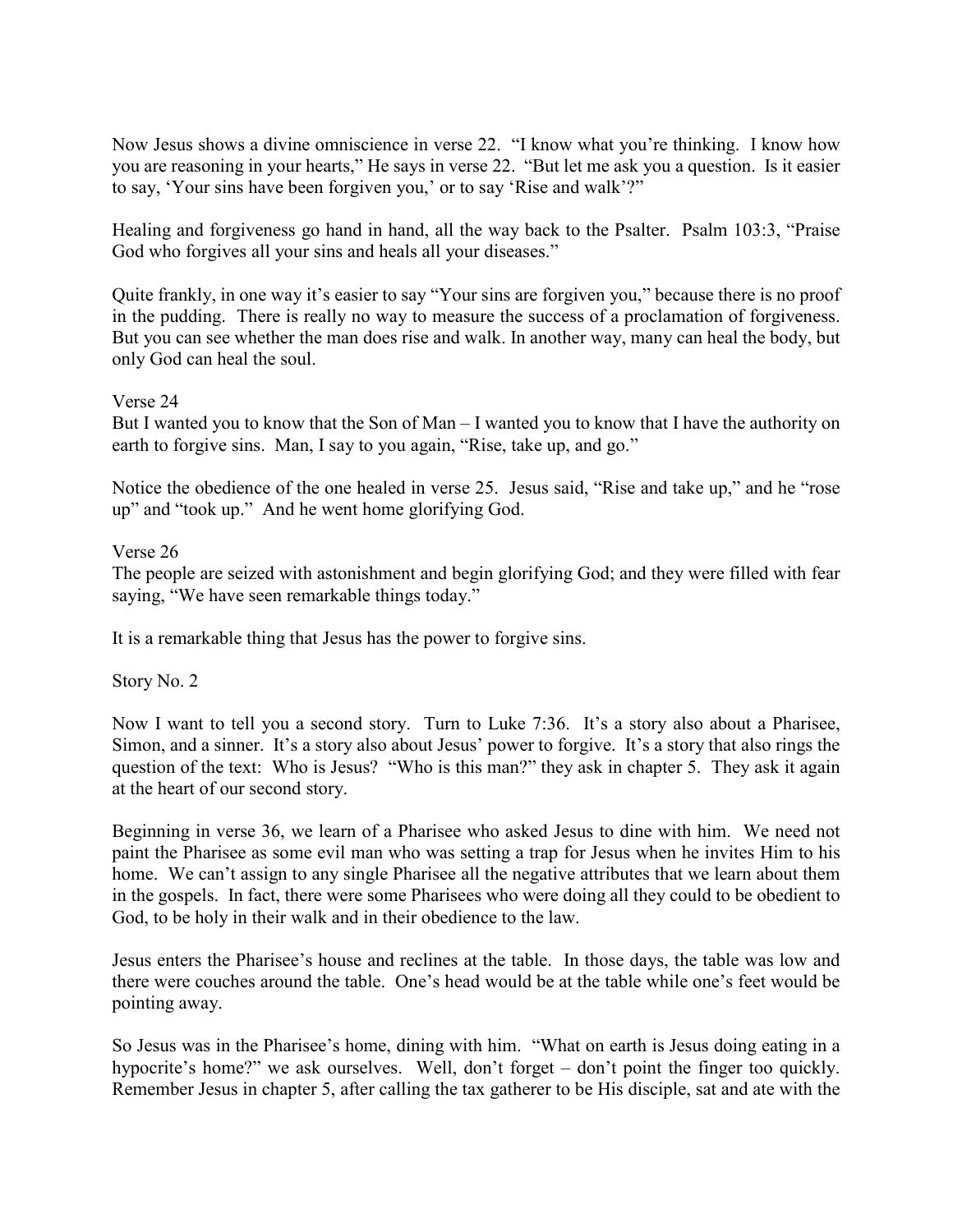worst of sinners. You see, sometimes, in our efforts to right wrongs, we have a prejudice against those who have prejudices and, thus, we are like they. Think about that one for a while.

Jesus would dine with anyone – sinner or saint. It just didn't matter. He was company to all.

While Jesus is at the home of this religious leader – Jesus, too, a religious leader with disciples – there was a woman in the city who was a sinner. She is a woman of the world.

The drama intensifies. There Jesus is in Simon's house, reclining at the table. All of a sudden a woman – a sinner – walks onto the stage of the text. She had an alabaster vial, a common container used to hold costly perfume. And she began to weep at the feet of Jesus. Weeping because of the remorse of her sins? There is no weeping like the weeping of repentance. There is no sobbing of the soul like the sobbing that says, "I'm sorry for my sin."

Her soul sobbed, and her tears washed the feet of Jesus. And she dried His feet with her very hair. (Now, only a sinful woman would let her hair down in public. In fact, it was a cause for divorce.) Then she kisses Jesus' feet. And finally, anoints them with the expensive perfume, yielding the contents of the alabaster vial.

Feet in the first century were offensive. Streets were dirty with dung and dirt. The ultimate insult to a vanquished enemy is to make him a "footstool" (Psalm 110:1). John the Baptist asserts that he is unworthy to even untie the sandals of the one to come after him (Luke 3:16). Yet in this passage, on six occasions we're told of the woman's actions toward the feet of Jesus. It reminds us of Isaiah 52:7, "How beautiful upon the mountains are the feet of the messenger who announces peace, who brings good news, who announces salvation, who says to Jerusalem, 'Your God reigns."

Or in Matthew 28:9 where the women encounter the resurrected Jesus. "And they grabbed His feet and worshipped Him."

The Pharisee who invited Jesus to his house thought to himself (verse 39), "Well now my question has been answered. If this man really were a prophet, He would know what sort of woman this woman is who is touching Him."

What the Pharisee doesn't know is that just like our story in chapter 5, where Jesus can read the minds of the Pharisees, here Jesus, likewise, read the mind of Simon.

Verse 40 "Simon, I've got something to say to you." "Say it, Teacher."

"Let me tell you a story, Simon. There was a moneylender. He had two debtors, two folk who owed him money. One owed 500 denarii, about a year and a half worth of work wages. The other owed 50 – two months, not eighteen. So, there's a lender and one owes him a great amount and one owes him a small amount. They are both unable to repay and he's a nice guy and forgives them both of their debt. [The literal translation is "he graced them." Each of the debtors were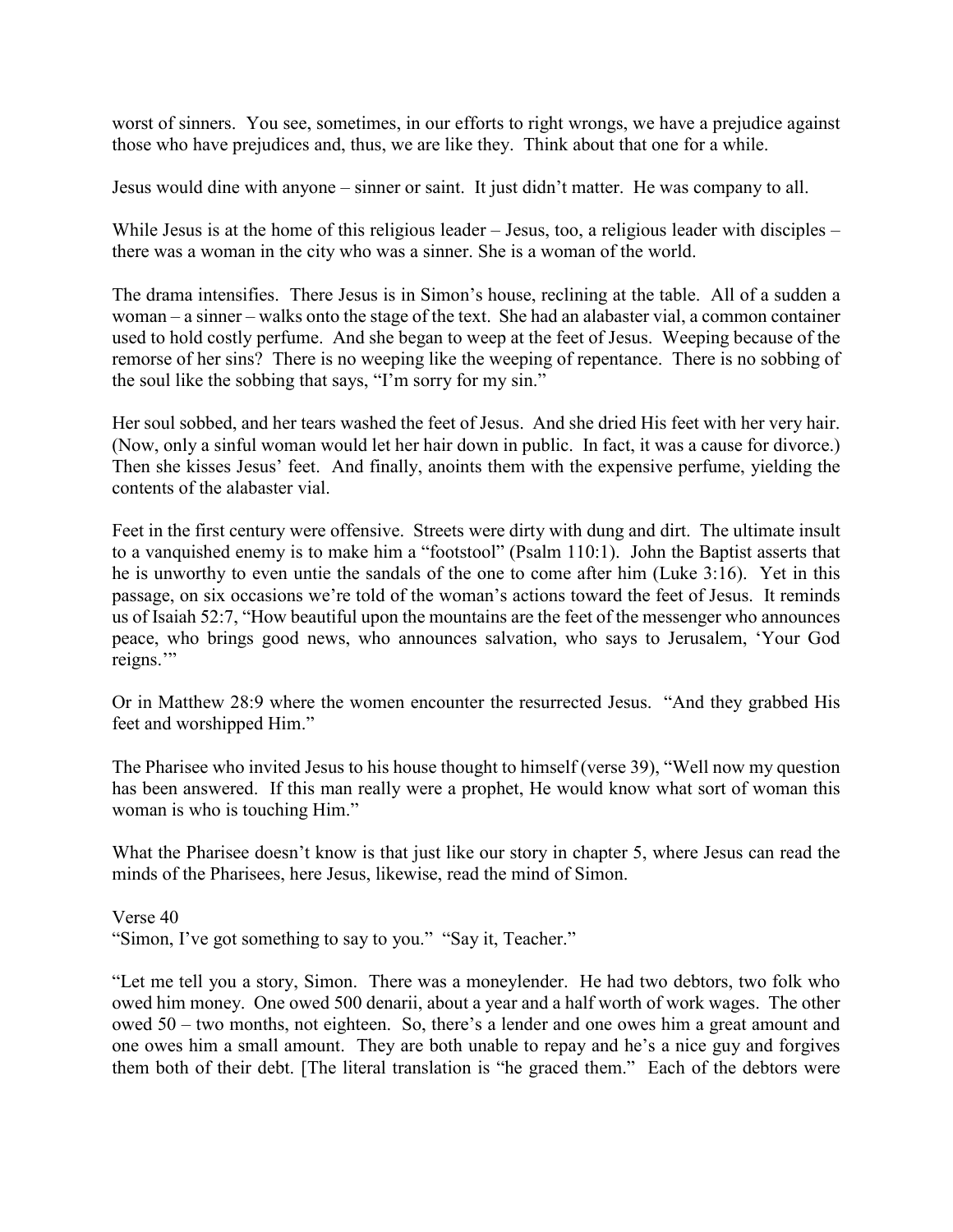graced by God. To be graced is to have an IOU torn up.] Who do you suppose, Simon, loves him the more – the one forgiven eighteen months' worth of wages or the one forgiven two?"

"I suppose," says Simon, not seeing that Jesus had laid the trap, "it's the one whom he forgave more."

"You are a smart one, Simon. You got it right," Jesus says. Then He turns to the woman.

Jesus is a religious leader. Simon is a religious leader. Yet their responses to the woman could not be more different. The Pharisee was repelled by this woman of the world. The Pharisee wanted to have nothing to do with her. The Pharisee was saying, "If only Jesus knew, He would come to the same conclusion I have reached."

Yet, Jesus did know. And Jesus, when He knew of her sin, was drawn to her.

What kind of religious folk are we? Those who are driven away when we hear of sin, or those who are driven toward when we hear of sin?

Jesus is not through with Simon yet. "Simon, do you see this woman?" Now, Simon had not treated Jesus as a social equal, for he had done none of the things that would normally be expected of him. He had not washed Jesus' feet, nor had a servant washed the feet of Jesus. He had not anointed Jesus' head with oil. Nor had he given Jesus the customary greeting of a kiss.

"Simon, I came to your house. You didn't wash my feet. Yet she has wet my feet with her tears, and wiped them with her hair. Simon, you didn't kiss my face, but since the time I came in this woman of repentance has not ceased to kiss my feet. Simon, I don't remember you breaking out any oil and anointing my head. But she has done much more. She has anointed my feet with perfume. So Simon, you're right – this woman has many sins. But she has been forgiven. She has loved much, but he who is forgiven little – forgiveness is no big deal to them sometimes – they love little."

Then Jesus makes the same great proclamation He made to the paralytic in chapter 5. Look at Luke 7:48. "Your sins have been forgiven."

There is that remarkable thing again – that Jesus has the power to forgive sins.

"Who is this man?" It's the same question that leapt from the story in chapter 5. "Who is this man who even forgives sins?"

"Your faith has saved you," He said to the woman. "Go in peace."

Where does a woman like that go in peace? She can't go to the religious authorities – they have already made it quite clear they have no room for her at their table. She can't go back out into the world, for in the world she'll fall into the same lifestyle from which Jesus has just released her. Where does a woman like that go?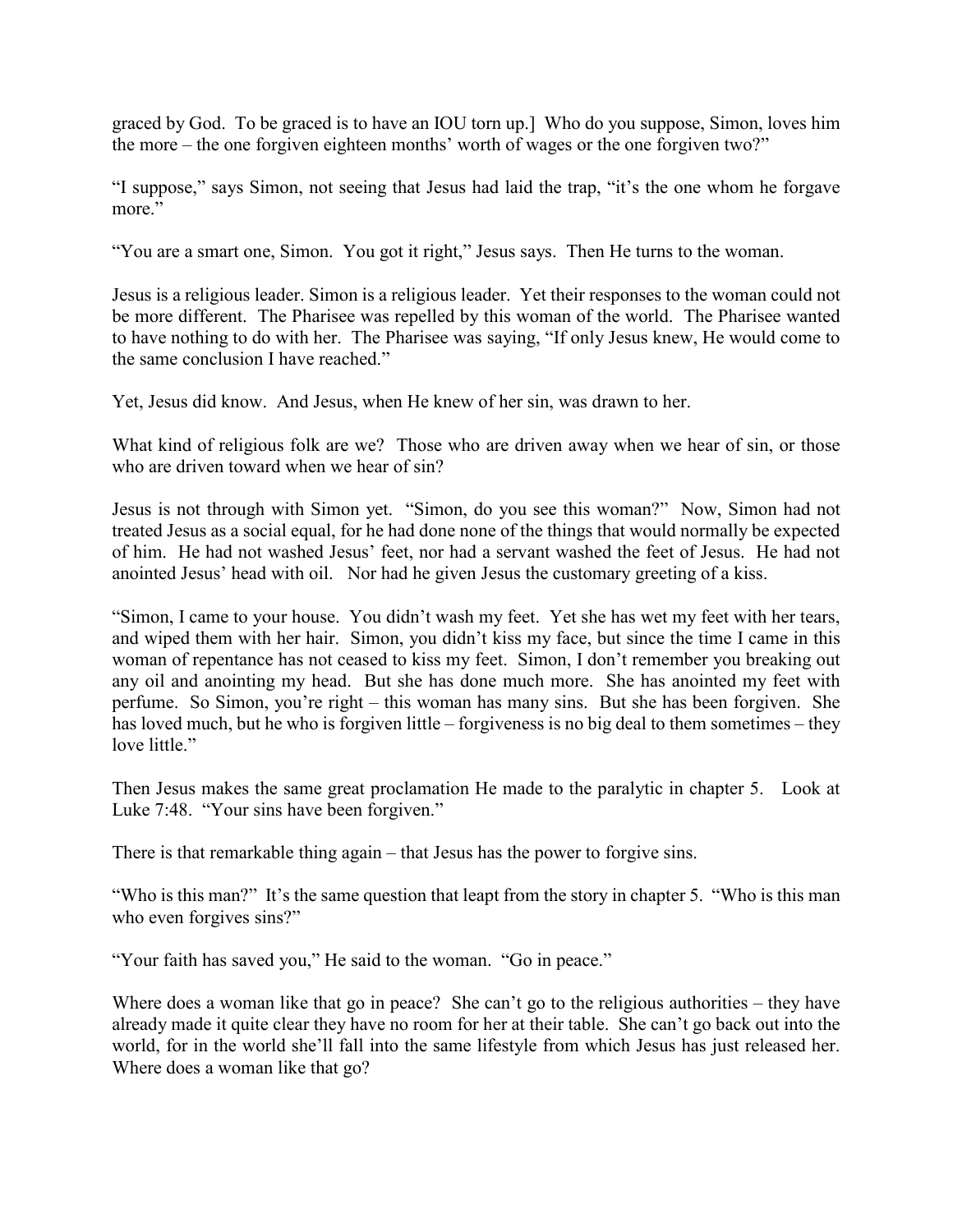It's a story that cries out for a church. A story that cries out for a place. A story that cries out for a people – a people like you and a people like me who stretch out our arms to those who seek the forgiveness of Jesus and say, "Peace is right here. Peace is at First Baptist Church. Here you'll find the grace of God and the love of a family."

"Go in peace." It cries for a church.

These are two remarkable stories, and yet they are the same story. One is a man and one is a woman. One has a physical malady and the other a spiritual malady. Yet, they both need the forgiveness of sins. And both stories ask the question, "Who is Jesus?"

I want to point out a few things about these two stories.

# **I. Jesus has the authority to forgive sin.**

Both stories ask the question, "Who is this man who has the power to forgive sins? It's blasphemy. To say one has the power to forgive sins means that one is claiming to be God. Jesus claims to be God. Jesus claims to be able to forgive sins."

Did you hear what I said? Jesus has forgiven your sins.

I think half of the emotional issues we struggle with would be eliminated overnight if we would really believe that God, through the death of Christ Jesus, has forgiven and forgotten our sins. Why won't you believe that? Why won't you accept the writing of Luke at its word? Why won't you accept the proclamation of the prophet, the saying of the Christ, for what it is? Jesus said to the man and to the woman, "Because of your faith, your sins have been forgiven."

I don't know what you struggle with – some sin of the past, some secret sin that nobody knows about but you and God. There is no need to carry it any more. Jesus says to you today, as Jesus said to that man and to that woman, "Your sins are forgiven." That's it.

Forgiven.

That Jesus forgives sins is a remarkable thing.

# **II. The question is "Who is Jesus?"**

Luke 5:21, Luke 7:49, Luke 8:25, and Luke 9:9. The question of Jesus' identity looms large in Luke. When Jesus says He has the power to forgive sins, Jesus is claiming to be God because He is doing a "God thing," a remarkable thing when He forgives sins.

Who is Jesus to you? A moral teacher of the first century? A rabbi with a crazed mind? Or is Jesus God Himself, in the flesh, who has forgiven your sins?